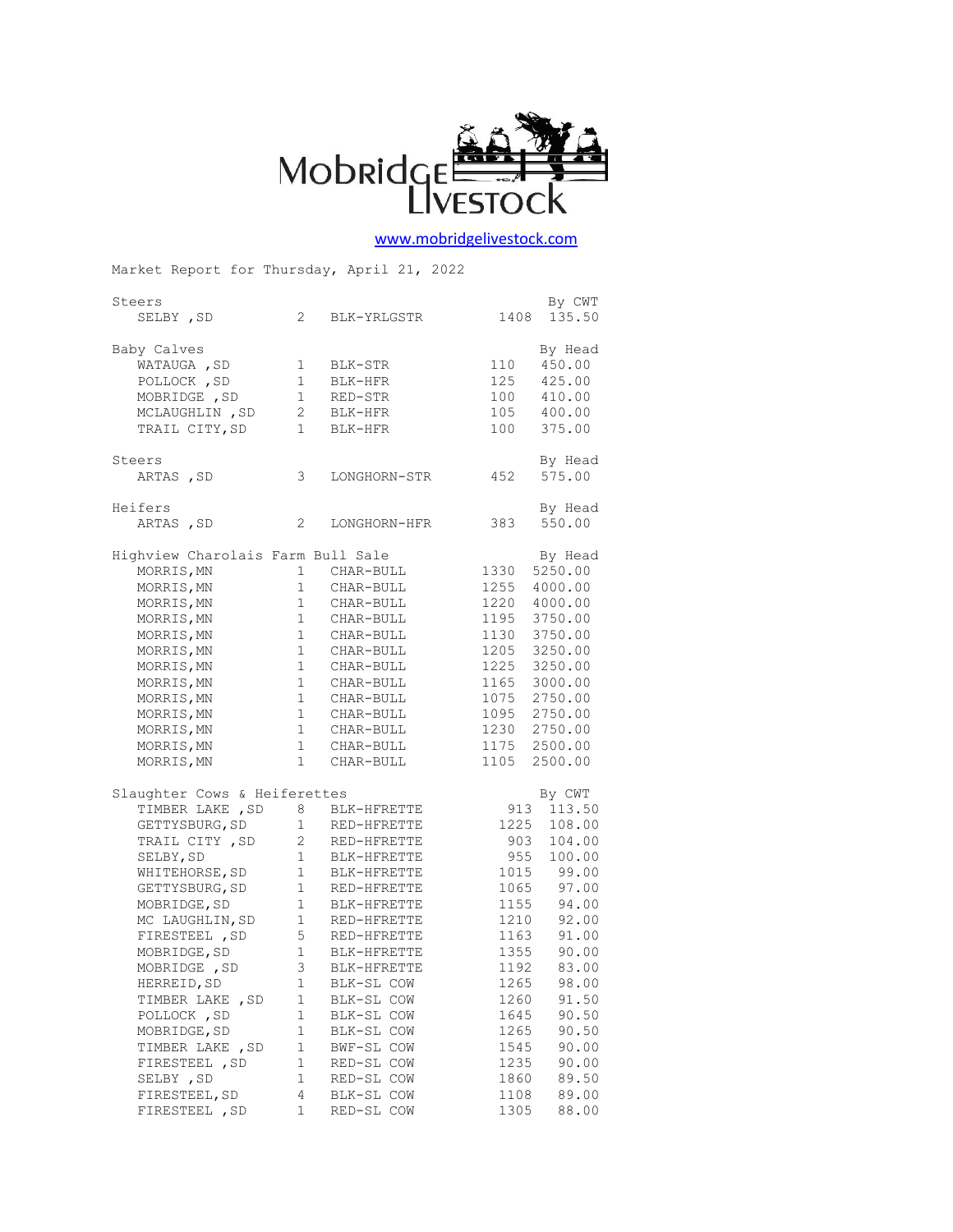| MCINTOSH, SD     | 1           | RED-SL COW<br>$\begin{tabular}{l c c c c c} \hline \texttt{MCLNTOSH, SD} & & & & & & & & \texttt{RED-SL COW} & & & 1380 & 88.00 \\ \hline \texttt{TIMEER LAKE, SD} & 1 & BLK-SL COW & 1140 & 88.00 \\ \hline \texttt{MCLNTOSH, SD} & 1 & BLK-SL COW & 1300 & 87.00 \\ \hline \texttt{TIMESTEEL, SD} & 1 & RED-SL COW & 1355 & 87.00 \\ \hline \texttt{TRRIL CITY, SD} & 1 & RED-SL COW & 1290 & 86.0$ | 1380 | 88.00 |
|------------------|-------------|-------------------------------------------------------------------------------------------------------------------------------------------------------------------------------------------------------------------------------------------------------------------------------------------------------------------------------------------------------------------------------------------------------|------|-------|
|                  |             |                                                                                                                                                                                                                                                                                                                                                                                                       |      |       |
|                  |             |                                                                                                                                                                                                                                                                                                                                                                                                       |      |       |
|                  |             |                                                                                                                                                                                                                                                                                                                                                                                                       |      |       |
|                  |             |                                                                                                                                                                                                                                                                                                                                                                                                       |      |       |
|                  |             |                                                                                                                                                                                                                                                                                                                                                                                                       |      |       |
|                  |             |                                                                                                                                                                                                                                                                                                                                                                                                       |      |       |
|                  |             |                                                                                                                                                                                                                                                                                                                                                                                                       |      |       |
|                  |             |                                                                                                                                                                                                                                                                                                                                                                                                       |      |       |
|                  |             |                                                                                                                                                                                                                                                                                                                                                                                                       |      |       |
|                  |             |                                                                                                                                                                                                                                                                                                                                                                                                       |      |       |
|                  |             |                                                                                                                                                                                                                                                                                                                                                                                                       |      |       |
|                  |             |                                                                                                                                                                                                                                                                                                                                                                                                       |      |       |
|                  |             |                                                                                                                                                                                                                                                                                                                                                                                                       |      |       |
|                  |             |                                                                                                                                                                                                                                                                                                                                                                                                       |      |       |
|                  |             |                                                                                                                                                                                                                                                                                                                                                                                                       |      |       |
|                  |             |                                                                                                                                                                                                                                                                                                                                                                                                       |      |       |
|                  |             |                                                                                                                                                                                                                                                                                                                                                                                                       |      |       |
|                  |             |                                                                                                                                                                                                                                                                                                                                                                                                       |      |       |
|                  |             |                                                                                                                                                                                                                                                                                                                                                                                                       |      |       |
|                  |             |                                                                                                                                                                                                                                                                                                                                                                                                       |      |       |
|                  |             |                                                                                                                                                                                                                                                                                                                                                                                                       |      |       |
|                  |             |                                                                                                                                                                                                                                                                                                                                                                                                       |      |       |
|                  |             |                                                                                                                                                                                                                                                                                                                                                                                                       |      |       |
|                  |             |                                                                                                                                                                                                                                                                                                                                                                                                       |      |       |
|                  |             |                                                                                                                                                                                                                                                                                                                                                                                                       |      |       |
|                  |             |                                                                                                                                                                                                                                                                                                                                                                                                       |      |       |
|                  |             |                                                                                                                                                                                                                                                                                                                                                                                                       |      |       |
|                  |             |                                                                                                                                                                                                                                                                                                                                                                                                       |      |       |
|                  |             |                                                                                                                                                                                                                                                                                                                                                                                                       |      |       |
|                  |             |                                                                                                                                                                                                                                                                                                                                                                                                       |      |       |
|                  |             |                                                                                                                                                                                                                                                                                                                                                                                                       |      |       |
|                  |             |                                                                                                                                                                                                                                                                                                                                                                                                       |      |       |
|                  |             |                                                                                                                                                                                                                                                                                                                                                                                                       |      |       |
|                  |             | FIRESTEEL, SD 1 RED-SL COW 1230 84.50<br>TIMBER LAKE, SD 1 RED-SL COW 1200 84.50<br>TIMBER LAKE, SD 1 RED-SL COW 1444 50<br>MCINTOSH, SD 1 RED-SL COW 1500 84.50<br>MCINTOSH, SD 1 RED-SL COW 1500 84.50<br>MCINTOSH, SD 1 BLK-SL COW 15                                                                                                                                                              |      |       |
|                  |             | MCINTOSH, SD 1 RED-SL COW 1895 82.00<br>TIRESTEEL, SD 1 RED-SL COW 1340 82.00<br>TIMBER LAKE, SD 1 RED-SL COW 1390 82.00<br>TIMBER LAKE, SD 2 BLK-SL COW 1540 81.50<br>TIMBER LAKE, SD 1 RED-SL COW 1540 81.50<br>TIMBER LAKE, SD 1 BLK-                                                                                                                                                              |      |       |
|                  |             |                                                                                                                                                                                                                                                                                                                                                                                                       |      |       |
|                  |             |                                                                                                                                                                                                                                                                                                                                                                                                       |      |       |
|                  |             |                                                                                                                                                                                                                                                                                                                                                                                                       |      |       |
|                  |             |                                                                                                                                                                                                                                                                                                                                                                                                       |      |       |
|                  |             |                                                                                                                                                                                                                                                                                                                                                                                                       |      |       |
|                  |             |                                                                                                                                                                                                                                                                                                                                                                                                       |      |       |
|                  |             |                                                                                                                                                                                                                                                                                                                                                                                                       |      |       |
|                  |             |                                                                                                                                                                                                                                                                                                                                                                                                       |      |       |
| SELBY, SD        | 1           | BLK-SL COW                                                                                                                                                                                                                                                                                                                                                                                            | 1520 | 81.00 |
| SELBY, SD        | 1           | BLK-SL COW                                                                                                                                                                                                                                                                                                                                                                                            | 1725 | 80.50 |
| RALEIGH, ND      | 3           | BLK-SL COW                                                                                                                                                                                                                                                                                                                                                                                            | 1140 | 80.50 |
| TRAIL CITY, SD   | 1           | RED-SL COW                                                                                                                                                                                                                                                                                                                                                                                            | 1540 | 80.50 |
| TIMBER LAKE, SD  | $\mathbf 1$ | BWF-SL COW                                                                                                                                                                                                                                                                                                                                                                                            | 1425 | 80.50 |
| FIRESTEEL , SD   | 1           | RED-SL COW                                                                                                                                                                                                                                                                                                                                                                                            | 1225 | 80.00 |
| TIMBER LAKE , SD | 1           | RED-SL COW                                                                                                                                                                                                                                                                                                                                                                                            | 1335 | 80.00 |
| MCINTOSH, SD     | 1           | RED-SL COW                                                                                                                                                                                                                                                                                                                                                                                            | 1940 | 80.00 |
| ARTAS, SD        | 1           | XBRED-SL COW                                                                                                                                                                                                                                                                                                                                                                                          | 1110 | 80.00 |
| MCLAUGHLIN, SD   | 1           | BWF-SL COW                                                                                                                                                                                                                                                                                                                                                                                            | 1455 | 80.00 |
| MCINTOSH, SD     | $1\,$       | RWF-SL COW                                                                                                                                                                                                                                                                                                                                                                                            | 1365 | 80.00 |
| MCINTOSH , SD    | 1           | RED-SL COW                                                                                                                                                                                                                                                                                                                                                                                            | 1305 | 79.50 |
| MCINTOSH, SD     | 1           | RED-SL COW                                                                                                                                                                                                                                                                                                                                                                                            | 1680 | 79.50 |
| ISABEL , SD      | 1           | BLK-SL COW                                                                                                                                                                                                                                                                                                                                                                                            | 1295 | 79.50 |
| TRAIL CITY, SD   | $1\,$       | RED-SL COW                                                                                                                                                                                                                                                                                                                                                                                            | 1335 | 79.00 |
| WATAUGA , SD     | 1           | BLK-SL COW                                                                                                                                                                                                                                                                                                                                                                                            | 1315 | 79.00 |
| TIMBER LAKE, SD  | 1           | RED-SL COW                                                                                                                                                                                                                                                                                                                                                                                            | 1420 | 78.50 |
| SELBY, SD        | 1           | BLK-SL COW                                                                                                                                                                                                                                                                                                                                                                                            | 1670 | 78.50 |
| MCINTOSH, SD     | 1           | RED-SL COW                                                                                                                                                                                                                                                                                                                                                                                            | 1465 | 78.50 |